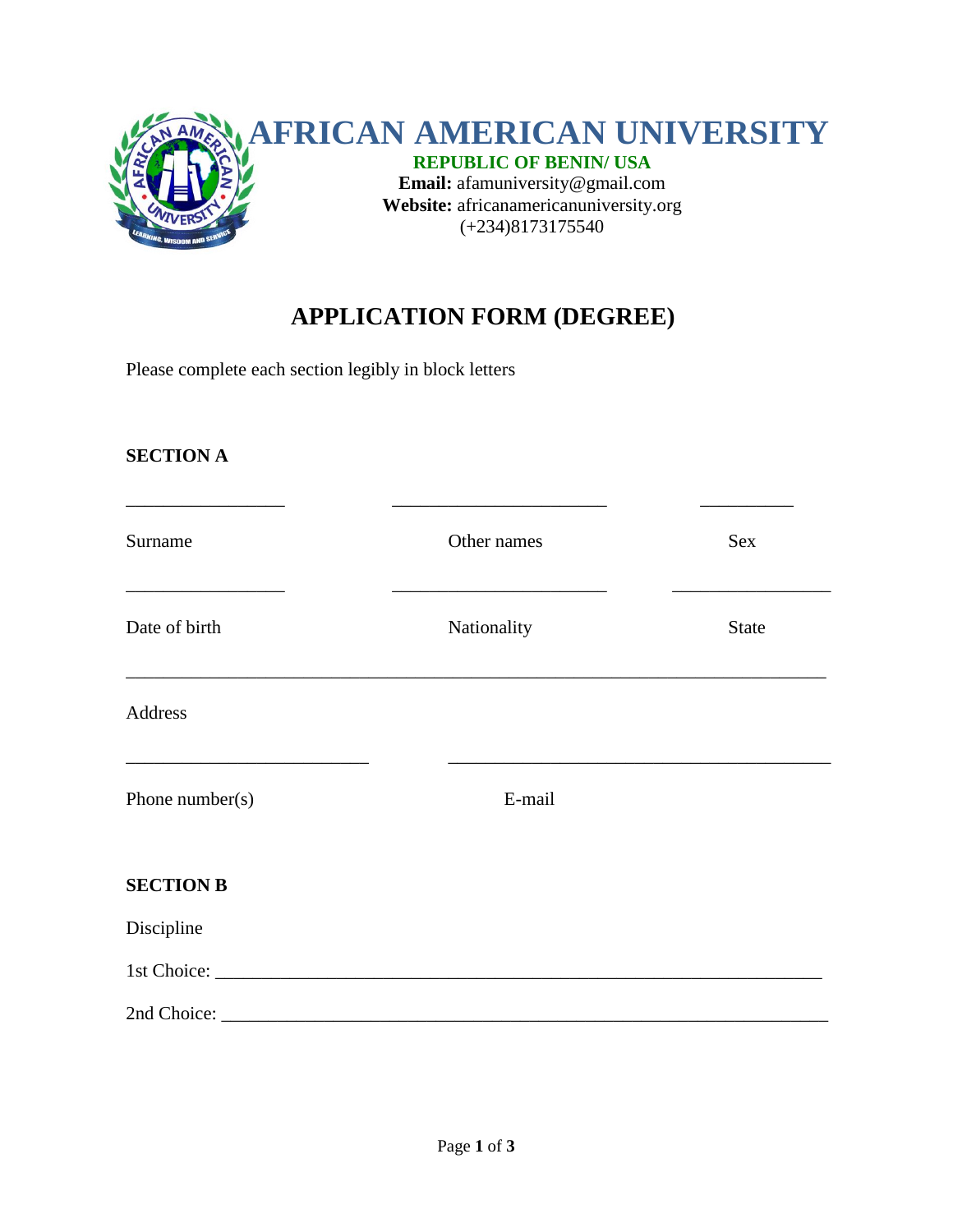#### **SECTION C: ACADEMIC DETAIL**

| Name/Place of School | Period attended | Certificate Obtain | <b>Subject and Grades</b> |
|----------------------|-----------------|--------------------|---------------------------|
|                      |                 |                    |                           |
|                      |                 |                    |                           |
|                      |                 |                    |                           |
|                      |                 |                    |                           |
|                      |                 |                    |                           |
|                      |                 |                    |                           |

## **SECTION D: PARENTS/GUARDIAN DATA**

I hereby submit myself to be responsible for any misconduct of my son/daughter. I'm ready to face any penalty or consequence of the offence/offences committed

 $\overline{\phantom{a}}$ 

Name and Signature of Parent(s) / Guardian

Date